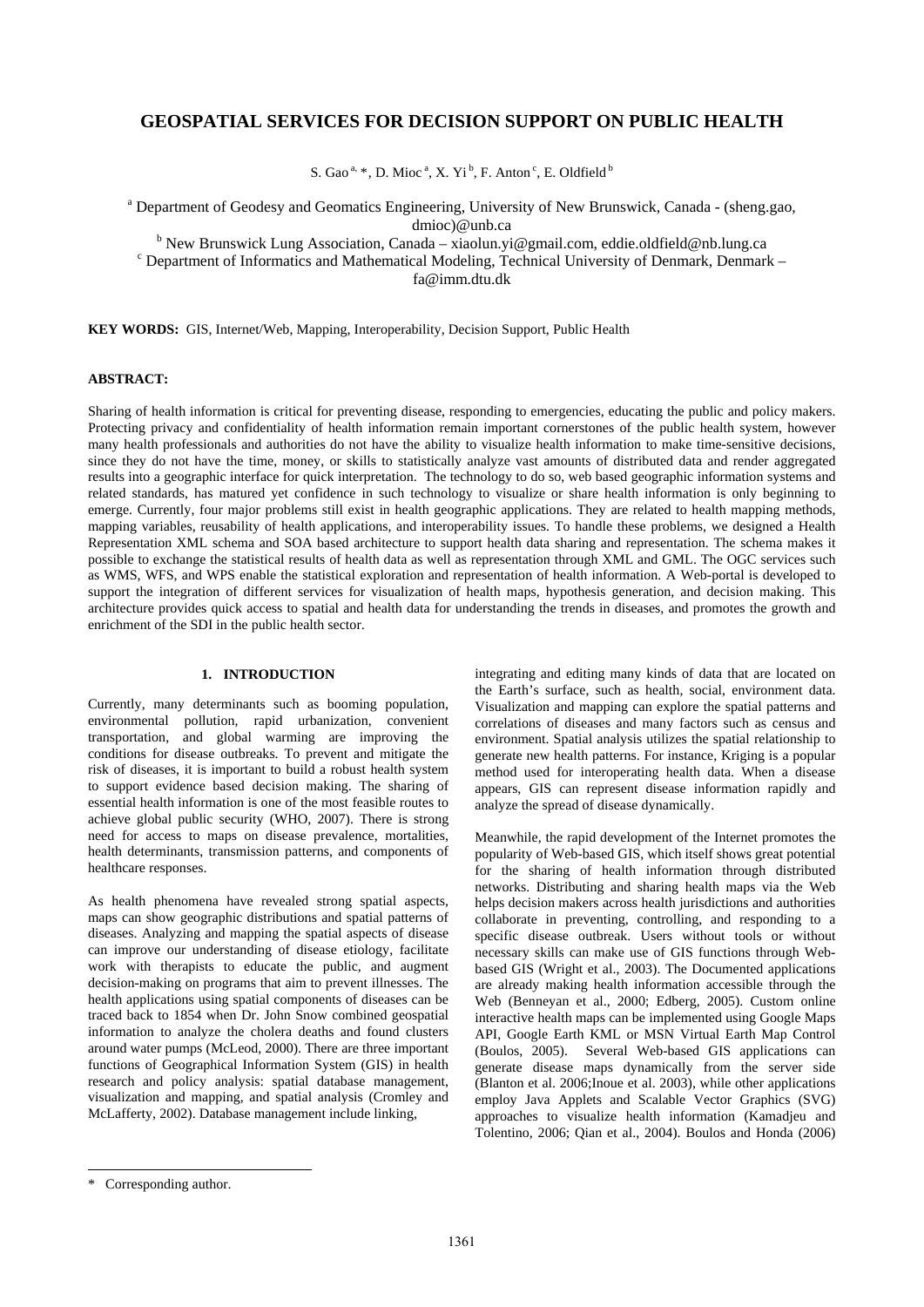proposed to publish health maps through Web Map Service with Open Source Web-based GIS software.

## **2. EXISTING PROBLEMS ON HEALTH GEOGRAPHIC APPLICATIONS**

In spite of the continuous development of geographical health applications, the following four problems still need to be handled.

Firstly, the methods to generate maps from health related activities need to be considered. There are different kinds of health activities, such as hospital observation, laboratory tests and results, healthcare and medication services, and training and education for patients. Since these activities are social events and related to spatial location, a proper way to support mapping of these activities on maps is a foremost concern in health geographic applications. Many web-based health applications dynamically generate maps, but they lack data source description, and method declaration on how the maps are generated.

Secondly, many mapping dimensions for health data representation should be supported. In finding support of disease surveillance, the variables in disease type dimension, temporal dimension, gender dimension, and age dimension are valuable. For instance, disease patterns show striking differences at different representation scales, which is recognized in many health studies (Albert et al., 2000; Leitner and Curtis, 2006).

Thirdly, integrating and reusing current health applications are constrained to a large extent. Zeng et al. [15] pointed out that the isolation of existing stand-alone disease management systems leads to a data sharing problem. Most of the health information systems have a closed architecture - even the ones that use web-based technology are difficult to integrate. Typically, users can only access maps from such a health application, and it is difficult to integrate datasets from these applications.

Fourthly, different health application lacks interoperability between them. Interoperability makes it easy to communicate, execute programs, or transfer data among various systems in a unified manner. With closed and centralized legacy architecture, a web-based GIS system can not fully adapt to current distributed, heterogeneous network environments, and is unlikely to provide users with the needed data and services due to its lack of interoperability, modularity, and flexibility (He et al., 2005). In health decision making, it is important to access various kinds of data such as hospital locations and available medical resources through standard interfaces.

## **3. HRXML FOR HEALTH REPRESENTATION DATA EXCHANGE**

In the mapping of health related activities, statistical methods are used to connect health related activities with maps. The following statistical methods are considered in this research: Crude Morbidity Rate (CMR), Normalized Morbidity Ratio (NMR), Age-Specific Morbidity Ratio (ASMR), Age-Adjusted Morbidity Ratio (AAMR), and Standardized Morbidity Ratio (SMR), Summation, Mean, Standard Deviation, Variance, Skewness and Kurtosis. These methods are concentrated on spatial, temporal, and demographic factors and their influence on health related activities, which can show the health information distribution with spatial, temporal, age, and gender differences. Other statistical methods can be introduced to support more influential factors.

XML is very popular in supporting the data exchange in heterogeneous systems. Health Level  $\overline{7}$  (HL7) standards that are accredited by non-profit America National Standards Institute, allow representation and exchange of information from online patient records to pharmacy formularies in HL7 XML documents. The primary domain of HL7 standards is clinical and administrative data, and explicit spatial information and health data mapping are not considered. Instead of exchanging huge raw clinical data for health mapping, we focus on creating a Health Representation XML (HRXML) schema for the sharing of the statistical results of health data as well as their representation. In the design process, our intention is to make the schema as simple and extendable as possible. Three dimensions of representation are related with spatial data: semantic, geometric and graphical (Bédard and Bernier, 2002). Therefore, we include these three kinds of representations in the HRXML schema. Semantic representation describes the health related activities and the statistical methods used. Geometric dimension shows what type of geometry (point, line, and polygon) will be used to represent these health data. Graphic representation defines what styles or symbols are used to generate health maps.

As shown in Figure 1, the designed HRXML schema includes three parts: health, mapping data, and representation.



Figure 1. HRXML schema

The health part includes the basic information of the health related activities, with the name, title, description, and keywordList elements, and a type attribute. HealthType is an abstract complex type. It can be extended to support disease observation or other activities.

The mapping data part mainly records the data used for mapping. As shown in Figure 2, it includes the bounding box of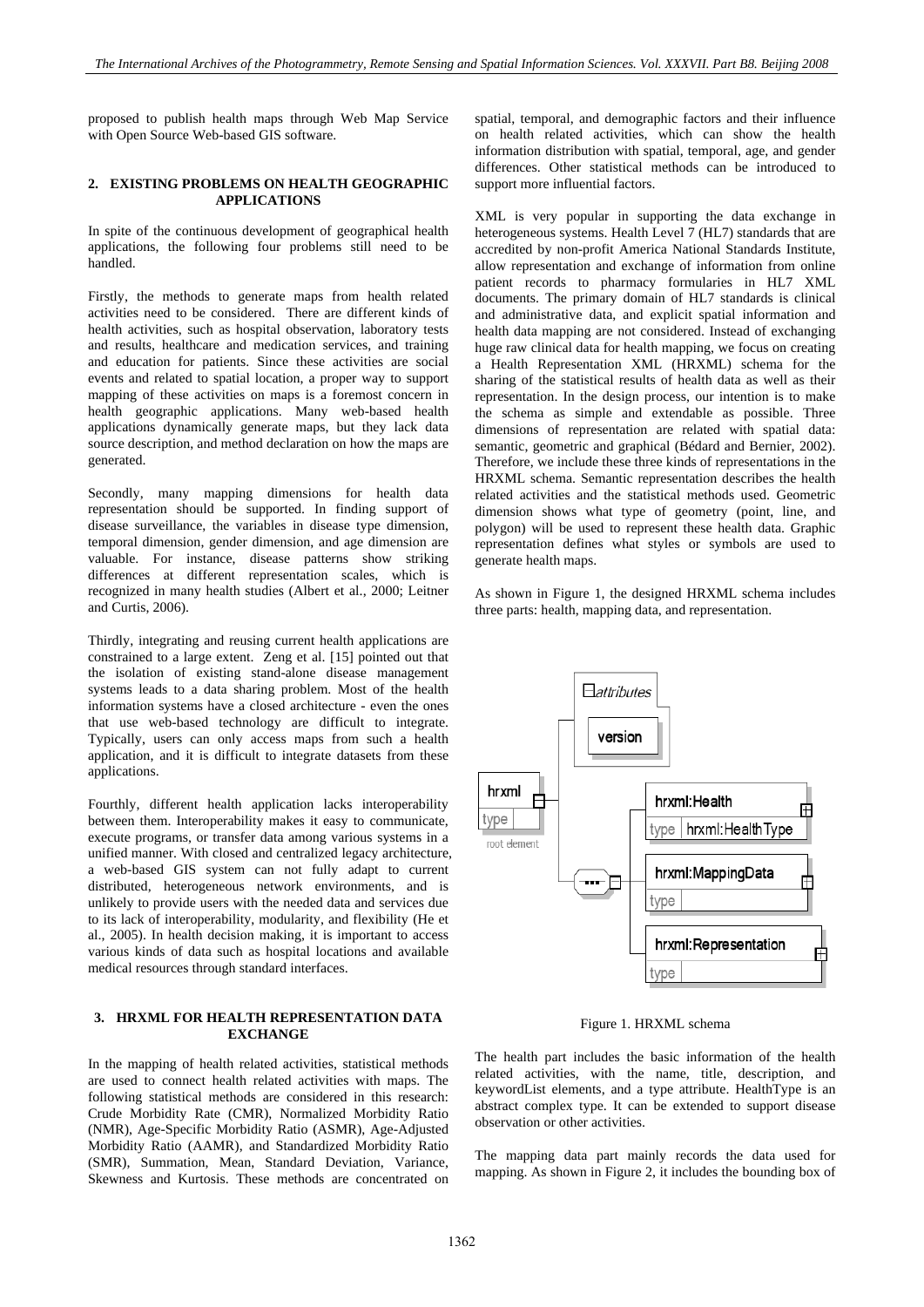the data, spatial data, relation between spatial data and mapping values, and mapping values.

--"BoundingBox" represents the spatial range of the mapping data.

--"SpatialData" could be GML from WFS services, GML records, or Xlink to GML databases. The health data are statistical values and are linked with the spatial data through the joining attribute.

-- "Relation" records the joining attribute and the matching ID value of both spatial data and mapping values.

--"Mapping values" includes the health data source description, statistical method used and mapping value lists. The statistical method part describes the name, title, description, health data source, and statistical parameters of the statistical method used. Statistical methods are used to generate classification maps and charts for health related activities. We predefined some parameters from the spatial, temporal, and demographic aspects for public health, such as AgeFrom, AgeTo, and StartTime, which can show health distributions with spatial, temporal, age and gender differences. Users can add additional parameters in the parameter group to support advanced statistical methods.



Figure 2. The mapping data part schema

The Representation part defines the kind of style used to represent health maps. It consists of the default representation bounding box and style description. Depending on the kind of representation, the StyleType is further extended to ChartStyleType, PointStyleType, LineStyleType, and PolygonStyleType. For instance, the PolygonStyleType includes the border and fill elements. The type of filling in a polygon can be gradient fill or range based fill. For the range based fill, the fill method can use colour, pattern, and texture. The border element contains the colour, line style and line weight of the border.

In the HRXML, the spatial related statistical health data are well described and able to be exchanged. With representation

styles, the health data can be shown as thematic maps, which make information communication more understandable.

# **4. ARCHITECTURE DESIGN FOR HEALTH APPLICATIONS**

Service oriented architecture provides a flexible way to share data as well as processing functions over the Internet to reduce costs of building complex systems. The service oriented architecture supports loose coupling between components and makes services reusable. As a result, Spatial Data Infrastructure (SDI) has been evolving from data driven architecture to service oriented architecture. To address geospatial data sharing and interoperability, Open Geospatial consortium (OGC) has been developing several specifications, such as Web Map Service (WMS), Web Feature Service (WFS), and Web Processing Service (WPS). WMS publishes its ability to produce maps rather than its ability to access specific data holdings, and generates spatially referenced maps dynamically (OGC, 2001). WFS defines the interfaces for the access and manipulation of geographical features and elements through Geography Markup Language (GML) (OGC, 2005b). WPS provides standardized interfaces to facilitate publishing, discovery and binding geospatial services that enable spatial processing functions across a network (OGC, 2005a).

Accessing health information through standard interfaces is important to achieve interoperability. In this way, such access could improve the ability to intervene in health issues, and inform the public of the availability of resources and community health programs. To accomplish a web-based application for statistical exploration of health information, we take advantage of the standard OGC services including WMS, WFS, and WPS. The proposed architecture (see Figure 3) includes three tiers: a data tier, a service tier and a web portal tier.



Figure 3. System architecture

The data tier stores all the health related data and spatial data for health studies. These data could be available from databases or web services.

The service tier implements WMS, WFS, and WPS for health studies.

--WMS provides standard interfaces to generate maps and charts for visualization of health information. It utilizes the health mapping module to generate maps. The health module can generate various style maps such as unique colour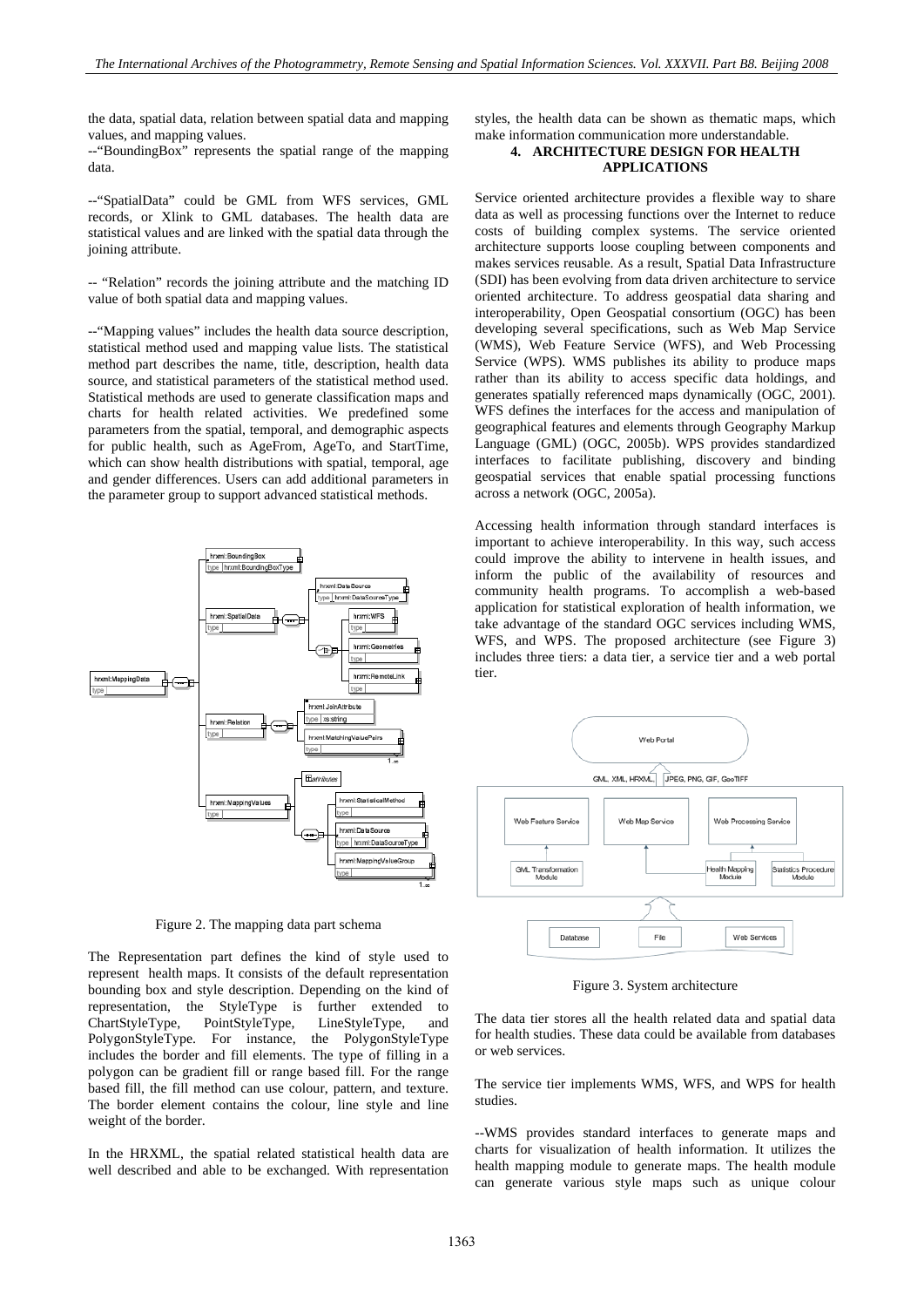classification, graduate colour classification, pie charts and bar charts, to show events or facilities distribution. The input data could be obtained from HRXML, GML, WFS, WPS, Oracle DBMS, Key-Value documents, or shape files.

--WFS uses the GML transformation module to share spatial data through GML. It can be linked with the mapping values (part of HRXML) to create thematic health maps.

--WPS is used to analyze spatial-temporal health data. The health data analysis supports data rolling up from a low spatial level to a high spatial level. WPS uses the health mapping module and statistical procedure module to calculate the result, and the output could be HRXML or health maps (JPEG, PNG, GIF, and GeoTIFF). The input data of WPS could be obtained from WFS, GML Oracle DBMS, or shape files.

The web portal tier is a client for the visualization of disease data and maps. It can bring together different facets of health information into one location to improve health promotion and health care research, education, and policy-making.

#### **5. IMPLEMENTATION**

Based on the above framework, we implement a prototype for the sharing of health information. The health data we used include four kinds of respiratory disease data collected by the New Brunswick Lung Association. The disease data are geocoded to spatial position through the postcode. The spatial data we used include the six levels of spatial boundary data that cover the entire territory of New Brunswick. The six levels are "Province", "Health Region", "Census Division", "Census Subdivision", "Forward Sortation Area", and "Dissemination Area" geo-layers. All the health data and geometrical boundary data are stored in Oracle 11g. With the spatial operation provided by Oracle, the disease data can be easily rolled up from a low spatial level to a high level, and low counts i.e. less than five observations, or false counts are not represented to further ensure privacy and accuracy. We use CARIS WMS and WFS to publish the data. The implementation of health mapping module utilizes the Geotools library. The statistical procedure model is implemented with the Oracle PL/SQL code. The client side is developed using Javascript and HTML.

Figure 4 shows an example of an HRXML document generated by WPS.



Figure 4. An HRXML example

A portal has been implemented in the integration of these OGC services for decision making. The public HTML portal provides access to aggregate health maps for the general public. The HTML portal is developed to allow easy and quick access to WMS/WPS services for visualization purposes. As shown in Figure 5, a CMR distribution map from WPS and some facility distribution maps from WMS are integrated. It provides users (researchers, health officials, practitioners, policy makers, and epidemiologists) with access to GIS functionality for visualizing health data, and evidence-based decision-making on disease outbreaks.



Figure 5. The web portal interface

## **6. CONCLUSION**

In this research, we have applied the service oriented architecture in health geographic applications, with many standard WMS, WFS, and WPS services. This architecture will facilitate the data sharing as well as the reusability and interoperability of health services. We develop the HRXML schema to exchange statistical health data as well their representation based on XML and GML specifications. A userfriendly web application has been built for the exploratory and descriptive analysis of health information, hypothesisgeneration, and decision-making. It provides quicker access to spatial and health data in understanding the trends in disease, and promotes the growth and enrichment of the SDI in the public health sector. Sharing of health information can improve the ability to intervene in health issues, and inform the public of the availability of resources, reduce the number of people affected by illness, and therefore reduce costs to the health-care system. Our future work will be on the implementation of the OGC Web Catalogue Service and accomplish the semantic query and access of health geographic services.

## **ACKNOWLEDGMENTS**

This research work has received the financial support from GeoConnections secretariat of natural resources Canada for a project titled "Development of Web Application and Services within the CGDI framework for Community Health Programs of the New Brunswick Lung Association".